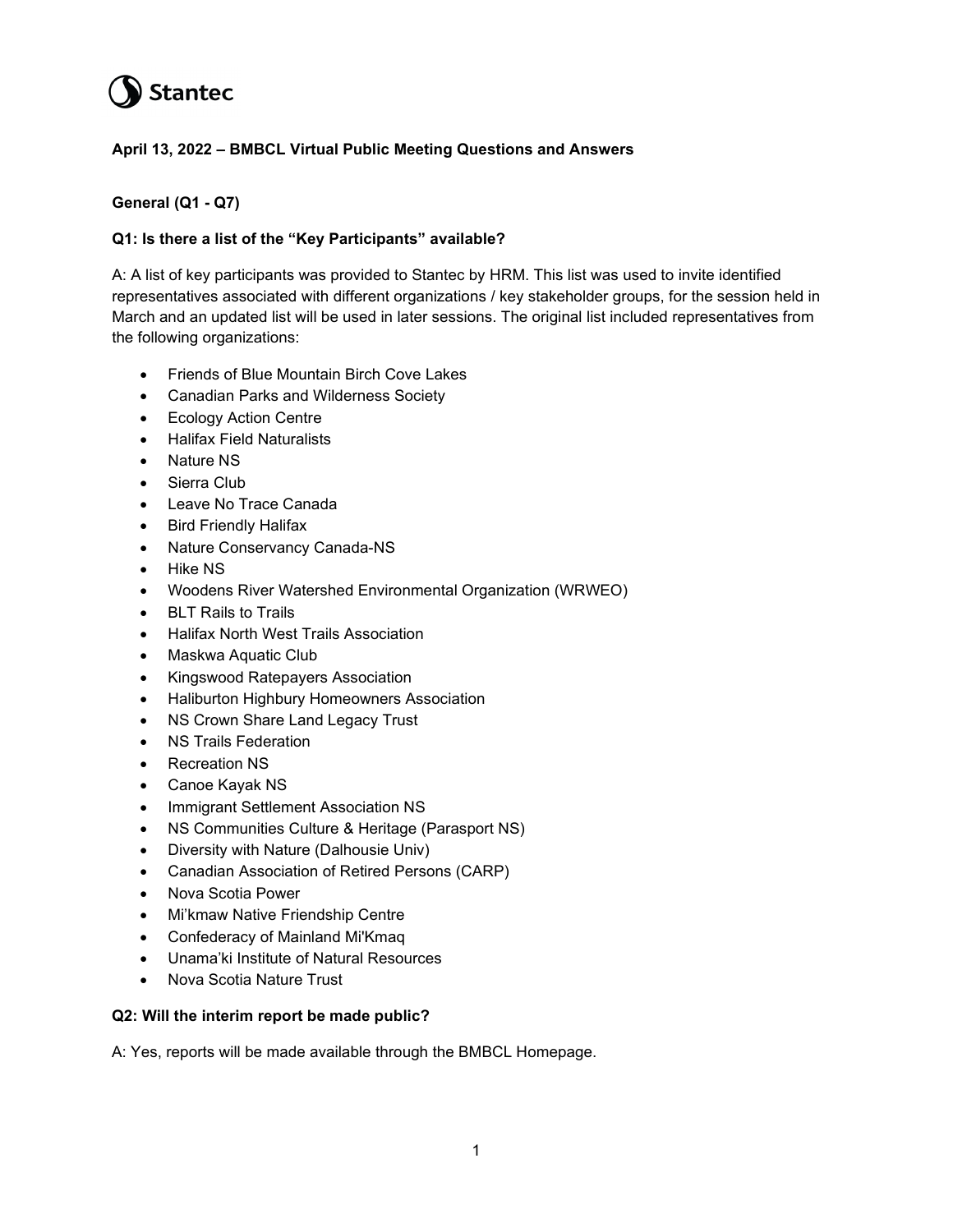# **Stantec**

# **April 13, 2022 – BMBCL Virtual Public Meeting Questions and Answers**

## **Q3: Is there going to be a discussion about what we wish for the future for this park?**

A: The national urban park project is in the pre-feasibility assessment phase and the current scope of work being undertaken by Stantec is to collect background information to inform further planning efforts within the study area. Stakeholder and public engagement on specific proposals identified with park development would potentially occur in subsequent phases of the national urban park initiative if there was a decision to proceed.

#### **Q4: Will there not be another public session to look at the feedback and report?**

A: For this stage of the pre-feasibility assessment, another general public session is not planned. The report will be made available on the BMBCL Homepage. Feedback can be submitted through the contact provided on the webpage.

#### **Q5: Will these links be shared in a follow-up, not possible to copy URL.**

A: Participants of the public meeting have received a follow-up email the following day with the links provided.

#### **Q6: Will the presentation slides be available online?**

A: Yes, presentation slides are available on the BMBCL Homepage.

#### **Q7: What is the timeline for releasing your study results? Will this be a public document?**

A: The complete background report is anticipated to be completed by Fall 2022. Yes, the study results will be a public document, made available on the BMBCL Homepage.

## **Recreation (Q8-Q11)**

#### **Q8: Why is hiking not on the list?**

A: This was an oversight, and hiking has since been added to the list of recreational activities.

**Q9: You made a comment about looking for other trails, rather than sanctioned trails. You do realize that there are NO official trails anywhere in BMBCL. Every existing trail needs to be carefully evaluated by certified trail planners and many will need to be closed off as they are creating huge environmental damage.**

A: Yes, it is understood that there are no official trails within the BMBCL study area. Trail planning is outside of the scope of the work being completed by Stantec; however, the existing environment information being collected will help inform future park planning.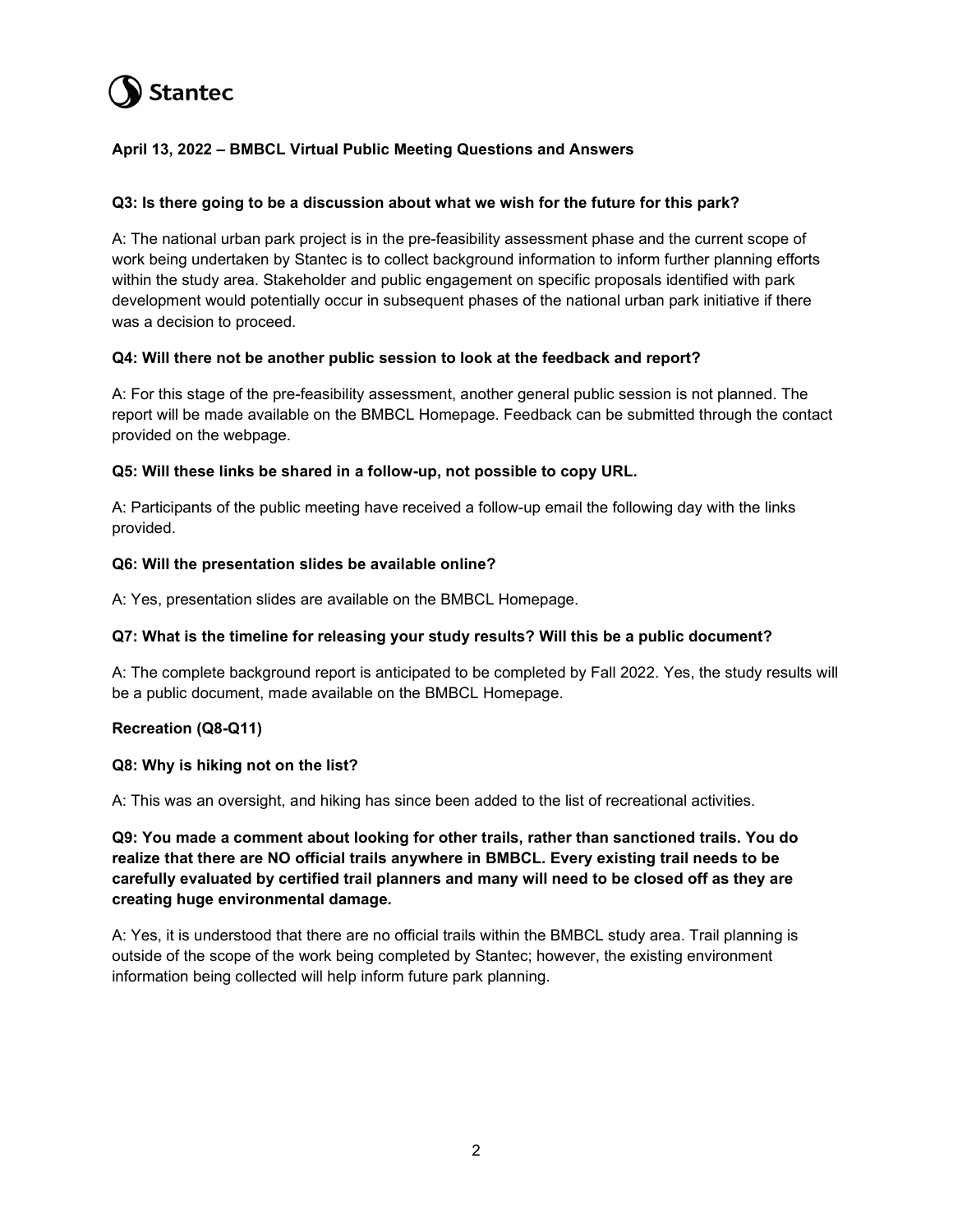

## **April 13, 2022 – BMBCL Virtual Public Meeting Questions and Answers**

**Q10: What is the purpose of each question - This question will not capture what the public is doing and because no actual trails then certainly a lot of the public may want to use this nature area but can't due to mobility or access issues.** 

A: Stantec has developed questions around each of the pillars being considered in the background report, including recreation, environment, culture, land use and governance. Information provided in response to these questions will help inform the background conditions in the area as well as focus efforts for future exploration.

## **Q11: The activities that take place are knowable from many web sites - why would the knowledge of guests in this meeting have any value?**

A: Information is being collected from a variety of sources to gain a holistic understanding of the current use of the BMBCL area. This includes online resources, engagement with key participants, as well as field data collection and mapping. The objective with carrying out a workshop open to all members of the general public was to provide an opportunity for individual feedback which may not necessarily get captured through the identified stakeholder organizations.

## **Environment/Ecological (Q12-Q13)**

## **Q12: Where is DECC's Protected Areas and Nova Scotia Nature Trust? NS Environment own most of the land and the Nature Trust has and continues to play a significant conservation role.**

A: These parties are both identified as key participants. Along with Parks Canada, the Halifax Regional Municipality, the Kwilmu'kw Maw-klusuagn Negotiation Office, the Province through DECC (Department of Environment & Climate Change) are involved in the pre-feasibility assessment, and the Nova Scotia Nature Trust have been invited to be involved in meetings to date. The following map identifies current provincial parks, wilderness areas and nature reserves:

[https://www.novascotia.ca/parksandprotectedareas/plan/interactive-map/.](https://can01.safelinks.protection.outlook.com/?url=https%3A%2F%2Fwww.novascotia.ca%2Fparksandprotectedareas%2Fplan%2Finteractive-map%2F&data=04%7C01%7Cjustin.forbes%40stantec.com%7C2b2cd1e365a9450661a508da1d4c8ff4%7C413c6f2c219a469297d3f2b4d80281e7%7C0%7C0%7C637854511947581141%7CUnknown%7CTWFpbGZsb3d8eyJWIjoiMC4wLjAwMDAiLCJQIjoiV2luMzIiLCJBTiI6Ik1haWwiLCJXVCI6Mn0%3D%7C3000&sdata=3DjUzMjb8xx5qvtwTXz49hKIAGXN%2FagUe9LKENY6opg%3D&reserved=0)

## **Q13: What are the intentions of BCBL in regard to the backcountry still owned privately?**

A: It is Stantec's understanding that no decisions with respect to BMBCL backcountry have been made at this time.

#### **Cultural/Archaeological (Q14-Q17)**

## **Q14: Where will you be doing the testing (e.g., shovel testing)?**

A: A field reconnaissance (archaeological survey or "walkover") of the Study Area will be undertaken in any potential areas of archaeological sensitivity or areas of elevated archaeological potential identified during the course of the historical background study and areas of modern disturbance within the Study Area. All work will be completed in compliance with Nova Scotia's Archaeological Resource Impact Assessment (Category C) Guidelines (2014) as well as the *Special Places Protection Act* (Chapter 438 of the Revised Statutes, 1989).